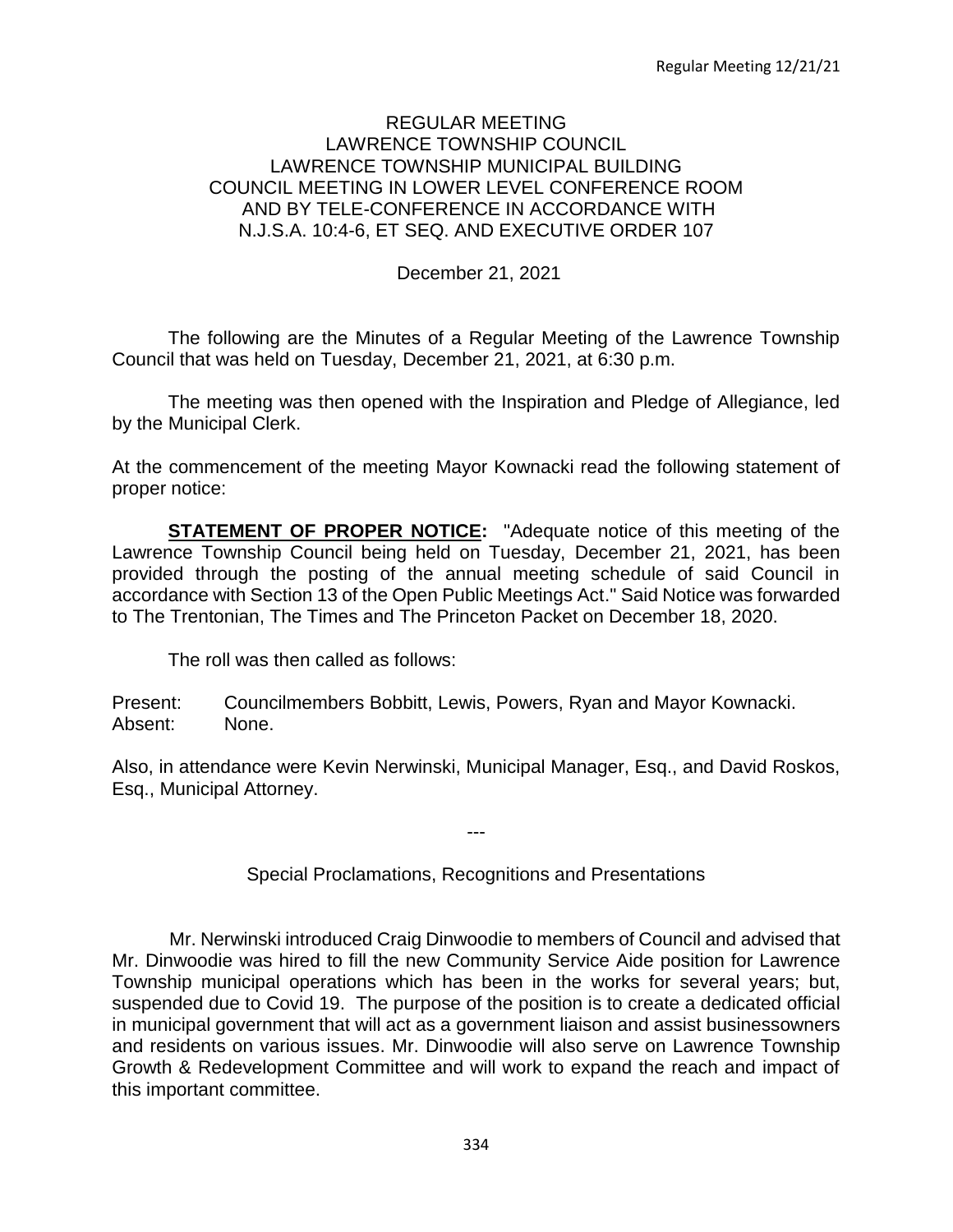Mr. Nerwinski stated as previously explained this is a new position for municipal operations so they are working from a blank canvas. Mr. Dinwoodie will be doing various projects with the Township to include creating a database for all the businesses in Lawrence Township; something they have not done in the past that will create a more fluent situation updating the database at all times. And there are some additional projects they are looking forward to getting him started on as well. He then invited Mr. Dinwoodie up to formally introduce himself to the Council.

 Mayor Kownacki and the rest of Council welcomed Mr. Dinwoodie aboard and asked him to tell them a little about himself. Mr. Dinwoodie stated he has a diverse and eclectic background and before Covid 19 he was teaching ELS English as a second language in Shanghai, China. So, his work experience history expands from ELS English to Social Media, and he has been a part of various literary organizations. Both, as an editor reader and as an events coordinator; so, he kind of has a diverse and eclectic skill set that he thinks prepares him quite well for this role and he is really excited to get started.

 Councilman Powers stated the business community has really been looking for a ombudsman to help them navigate through the process and with him onboard it is really going to be a tremendous resource to have and thanked Mr. Dinwoodie for coming aboard. Mr. Dinwoodie stated that he is especially excited about the business aspect of the role; because, he thinks that businesses could use resources and also a voice. Councilman Bobbitt stated he has alerted the Growth & Redevelopment Committee about him coming on board and they are looking forward to seeing him at the February meeting. Mr. Nerwinski stated he is looking forward to working with Mr. Dinwoodie, he has his full support and his open-door policy extends to him. Mr. Dinwoodie thanked everyone for the warm welcome and stated he is looking forward to working with them as well.

# Public Participation

--

There was no public participation.

# Review and Revisions of Agenda

---

The Municipal Clerk requested that the Agenda be amended to add Resolution 393-21 (18-D.2), Authorizing Recreation Fee Refunds.

On a motion by Ms. Lewis, seconded by Mr. Powers, the Agenda was amended to include the above revision.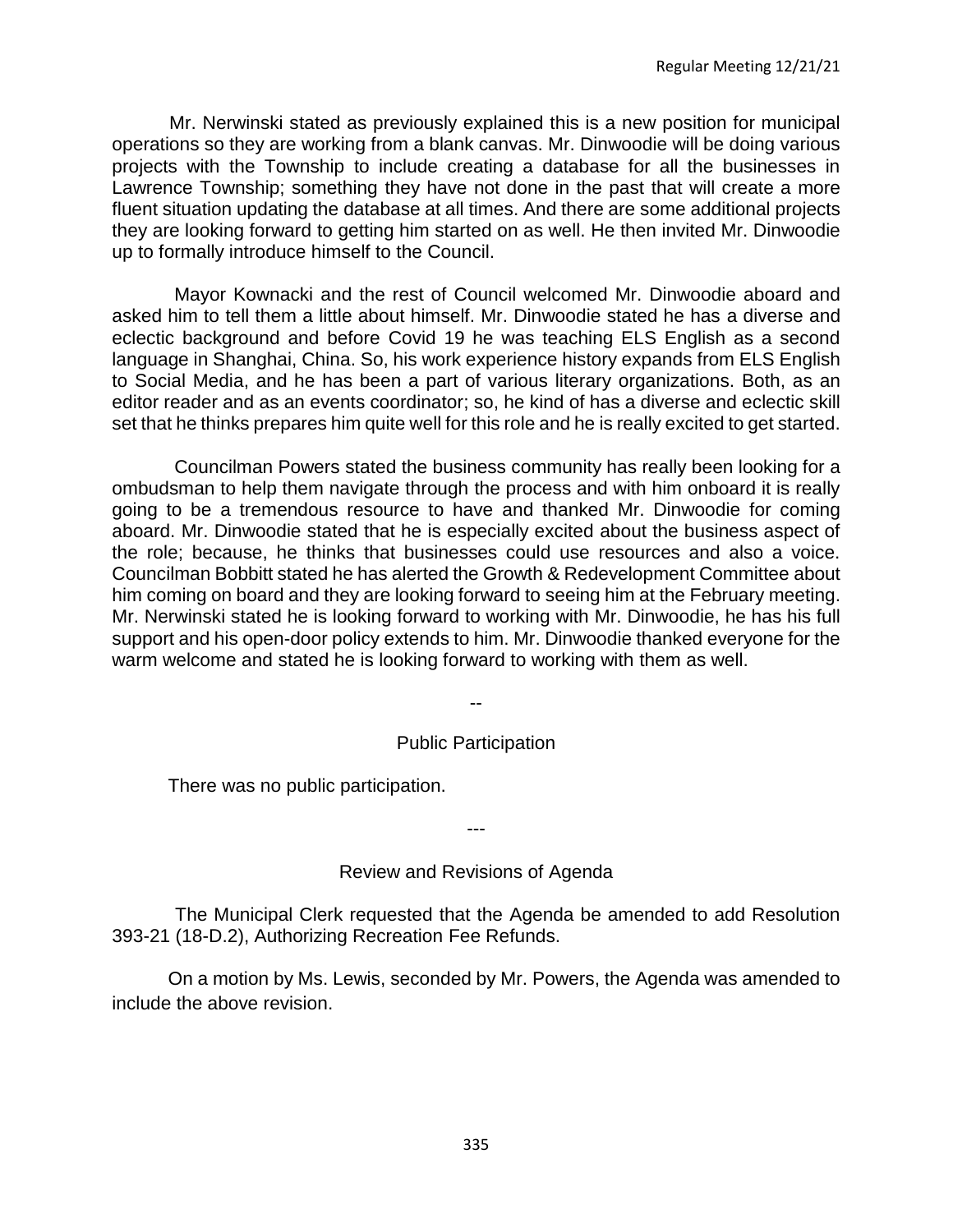Same was carried on the following roll call vote:

Ayes: Councilmembers Bobbitt, Lewis, Powers, Ryan and Mayor Kownacki. Absent: None. Abstain: None.

# Adoption of Minutes

---

On a motion by Ms. Lewis, seconded by Mr. Powers, the Minutes of Regular Meeting of October 19, 2021 were approved without corrections on the following roll call vote:

Same was carried on the following roll call vote:

Ayes: Councilmembers Bobbitt, Lewis, Powers, Ryan and Mayor Kownacki. Absent: None. Abstain: None.

On a motion by Ms. Lewis, seconded by Mr. Powers, the Minutes of Regular Meeting of November 4, 2021 were approved without corrections on the following roll call vote:

 $\sim\sim\sim$ 

Same was carried on the following roll call vote:

Ayes: Councilmembers Bobbitt, Lewis, Powers Ryan and Mayor Kownacki. Absent: None. Abstain: None.

# Awarding or Rejecting of Bids

---

There was no award or rejection of bids.

---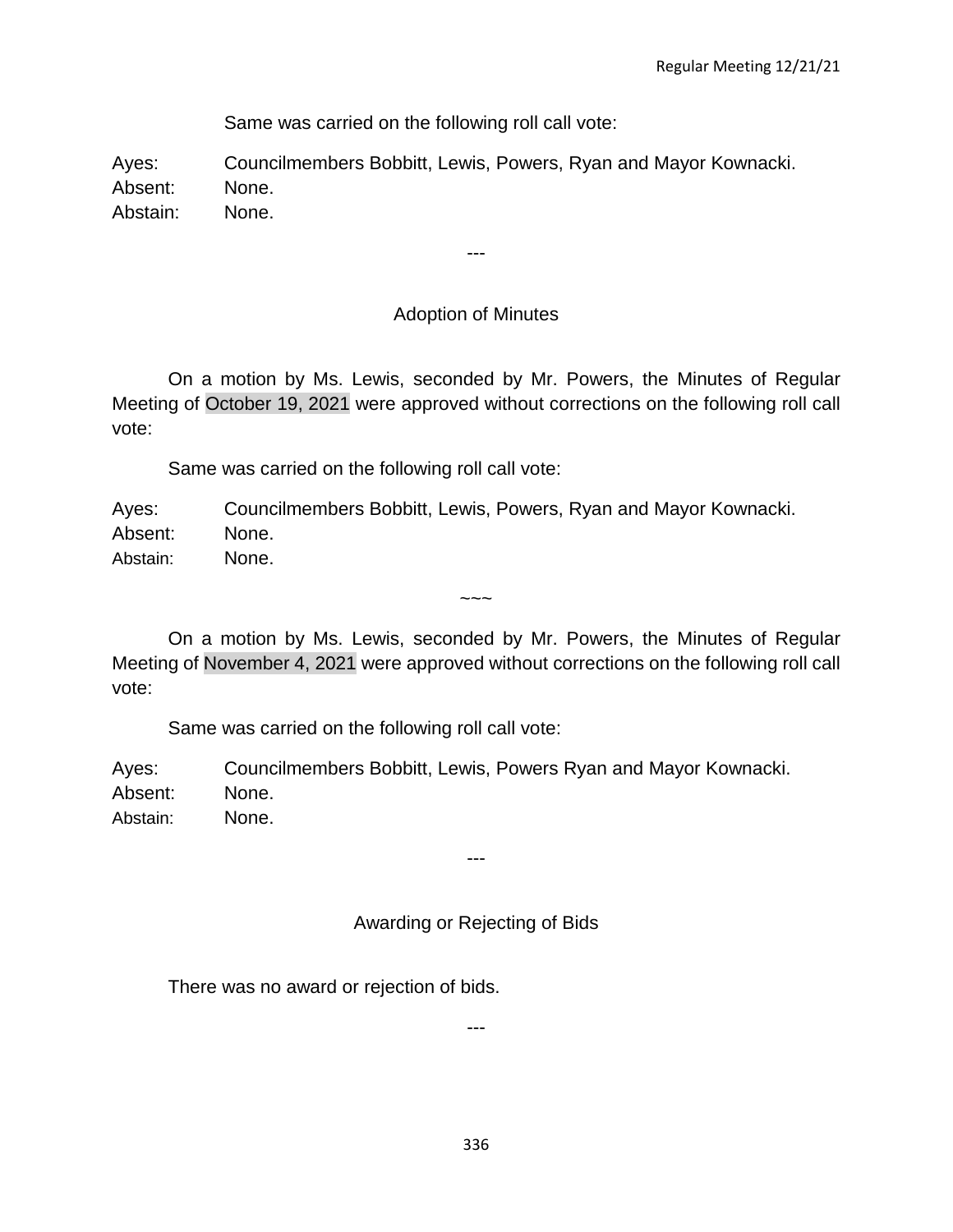### Introduction of Ordinances

There was no introduction of ordinances.

---

# Adoption of Ordinances

Mayor Kownacki read by title, an ordinance entitled, "AN ORDINANCE AMENDING ORDINANCE NO. 2410-21 SALARY ORDINANCE OF THE TOWNSHIP OF LAWRENCE – UNCLASSIFIED AND/OR EXEMPT, SEASONAL, EMERGENCY (NON-UNION) EMPLOYEES FOR 2021-2021"

Ordinance No. 2413–21

# AN ORDINANCE AMENDING ORDINANCE NO. –2410-21 SALARY ORDINANCE OF THE TOWNSHIP OF LAWRENCE –UNCLASSSIFIEDAND/OR EXEMPT, SEASONAL,EMERGENCY (NON-UNION) EMPLOYEES FOR 2020-2021

BE IT ORDAINED by the Township Council of the Township of Lawrence, County of Mercer, State of New Jersey, as follows:

### **Section I. Short Title**

This ordinance shall be known and may be recited as "The Salary Ordinance of the Township of Lawrence – Unclassified and/or Exempt, Seasonal, Emergency (non-union) Employees for 2020-2021."

### Section II. Salaried Employees

The attached list of salaried positions and job titles, Schedule A and Schedule B, are hereby authorized and assigned the appropriate salary ranges for 2020-2021 and are determined by date of hire as an employee of Lawrence Township.

This ordinance will continue the Township's consistent policy of providing comparable fringe benefits to exempt employees during their active service as that provided to Supervisors, CWA Local 1032, through their collective bargaining agreement. The Township will still maintain the flexibility of granting retiree benefits to exempt employees hired after January 1, 2011. Accordingly, employees covered by this ordinance that are eligible for health and/or prescription benefits shall contribute to the cost of the said health benefit premium for medical and prescription coverage as required by law, specifically Chapter 78, P.L. 2011. All employees hired on or after January 1, 2014 shall contribute based upon the year four rates specified by said law and to be made an Appendix to a successor Agreement.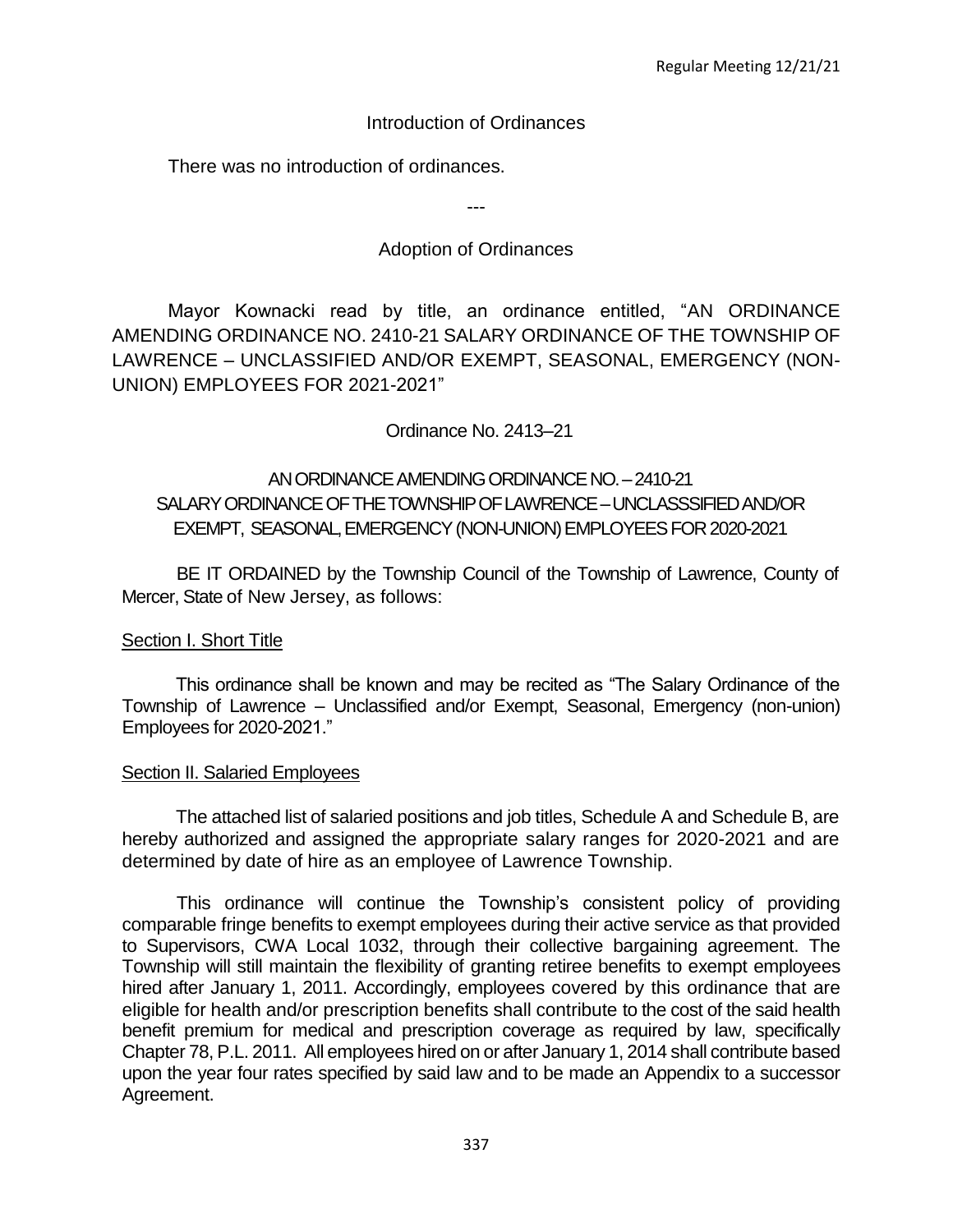### Section III. Part-Time or Seasonal Employees

The following part-time or seasonal positions and job titles are hereby authorized and assigned the following pay maximums commencing January 1, 2020 and January 1, 2021:

| Position of Job Title                    | <b>Basis</b>                                     | 2020                   | 2021                                                                                 |  |
|------------------------------------------|--------------------------------------------------|------------------------|--------------------------------------------------------------------------------------|--|
| <b>Armed Court Attendant</b>             | Hourly                                           | \$26.05                | \$26.57                                                                              |  |
| <b>Emergency Medical Technician</b>      | Hourly                                           | \$23.05                | \$23.51                                                                              |  |
| <b>Firefighter</b>                       | Hourly                                           | \$18.89                | \$19.27                                                                              |  |
| Laborer (Seasonal)                       | Hourlv                                           | \$12.75                | \$13.01                                                                              |  |
| Life Guard                               | Hourly                                           | <b>Federal Minimum</b> | <b>Federal Minimum</b>                                                               |  |
|                                          |                                                  | Wage up to \$16.19     | Wage up to                                                                           |  |
| <b>Recreation Aid</b>                    | Hourly                                           | <b>Federal Minimum</b> | <b>Federal Minimum</b>                                                               |  |
|                                          |                                                  | Wage up to \$36.45     | Wage up to                                                                           |  |
| <b>Recycling Coordinator</b>             | Per Annum                                        | \$8.576                | \$8.748                                                                              |  |
| <b>Fire Crew Coordinator</b>             | Per Annum                                        | \$4.415                | \$4.503                                                                              |  |
| <b>School Traffic Guard</b>              | Hourly                                           | \$18.11                | \$18.47                                                                              |  |
| Secretary/Board & Committee              | Per Annum*                                       | \$1.800.00             | \$1.800.00                                                                           |  |
| <b>Tax Search Officer</b>                | Per_Annum                                        | \$12.024               | \$12.264                                                                             |  |
| <b>Zoning Officer</b>                    | Per Annum                                        | \$5.594                | \$5.706                                                                              |  |
| Affordable Housing Liaison               | Per Annum                                        | 5.000                  | \$6.000                                                                              |  |
| Affordable Housing Resale                | Per                                              | \$100                  | \$100                                                                                |  |
| <b>Fire Department Liaison</b>           | Hourlv                                           | \$25.00                | \$25.00                                                                              |  |
| <b>Deputy Registrar Vital Statistics</b> | Per Annum                                        | \$2.500                | \$2.500                                                                              |  |
| <b>Municipal Court Attendee</b>          | Hourlv                                           | \$23.37                | \$23.84                                                                              |  |
| <b>SLEO Class III</b>                    | Hourlv                                           | \$28.50                | \$29.07                                                                              |  |
| <b>Park Attendant</b>                    | Hourly                                           | \$15.56                | \$15.87                                                                              |  |
| <b>Security Guard</b>                    | <b>Hourly</b>                                    |                        | \$25.00                                                                              |  |
| <b>Emergency Response</b>                | <u>Hourly</u>                                    |                        | Federal Minimum                                                                      |  |
| Specialist                               |                                                  |                        | $\overline{\text{Wage}}$ up to \$50.00                                               |  |
| <b>All Others</b>                        | Hourly                                           | <b>Federal Minimum</b> | <b>Federal Minimum</b>                                                               |  |
| <b>START</b><br>. .<br><b>Service</b>    | $\mathbf{A}$ and $\mathbf{A}$<br><b>START OF</b> |                        | Wage up to Step1 In Wage up to Step1 In<br>Applicable Job Title Applicable Job Title |  |

\* Denotes title paid monthly. All other titles bi-weekly.

### Section IV. Eligibility

The ranges in Section II of this ordinance shall pertain to individuals employed by the Township of Lawrence on or after the effective date of this ordinance.

### Section V. Longevity

A. Each employee hired before January 1, 2013 and covered by this agreement shall in addition to his/her regular wages and benefits, be paid longevity based upon years of service as of December 31, 2013 with the Township in accordance with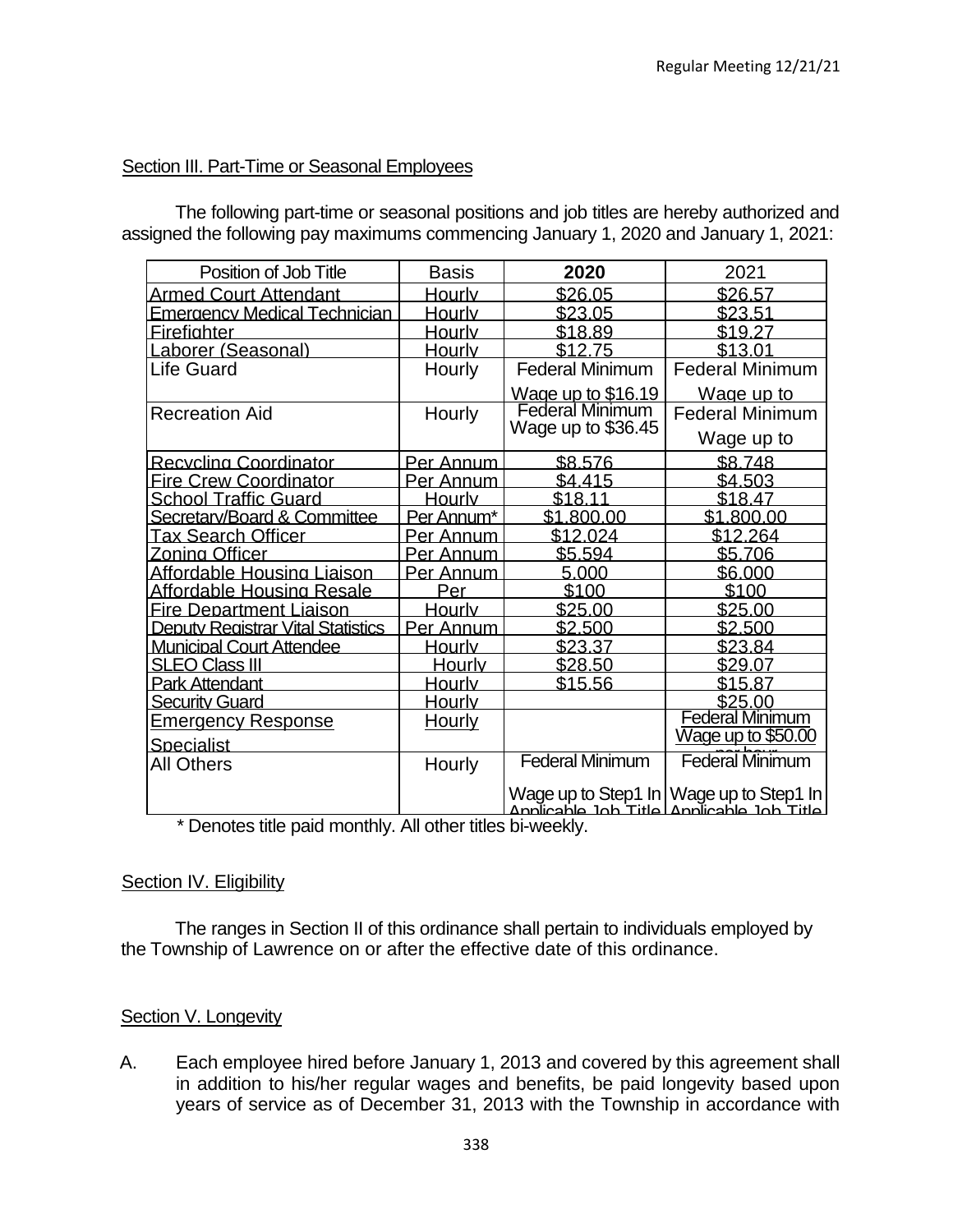the following amounts. Said amounts to be paid to an employee shall not be adjusted beyond the longevity amount being received by an eligible employee as of December 31, 2013. Longevity shall be pensionable and included as part of the employee's regular pay. Any employee hired on or after January 1, 2014 shall not be eligible to receive longevity pay at any time in the future.

Length of Service

| Beginning in year 8 through year 11                 | 800     |
|-----------------------------------------------------|---------|
| Beginning the 12 <sup>th</sup> year through year 15 | \$1,100 |
| Beginning the 16 <sup>th</sup> year through year 19 | \$1,400 |
| Beginning the 20 <sup>th</sup> year through year 23 | \$1,700 |
| Beginning the 24 <sup>th</sup> year through year 27 | \$2,000 |
| Beginning the 28 <sup>th</sup> year and beyond      | \$2,300 |

### Section VI. Other Personnel and Working Conditions

All other functions, responsibilities and rights not specifically enumerated in prior sections of this ordinance shall be judged to be within the province of management, subject only to the laws, rules and regulations of the New Jersey Department of Personnel, the provisions contained in applicable agreements (if any) or policy manuals, and by the issuance of Administrative Directives by the Municipal Manager.

### Section VII. Repealer

All other ordinances or parts of ordinances adopted prior to the date of this ordinance that are inconsistent with the provisions of this ordinance, are hereby repealed insofar as they relate to or concern the job classifications, salaries and benefits listed in this ordinance.

### Section VIII. Severability

If any section, paragraph, sentence, clause, or phrase of this ordinance shall be declared invalid for any reason, the remaining portions of said ordinance shall not be affected thereby and shall remain in full force and effect.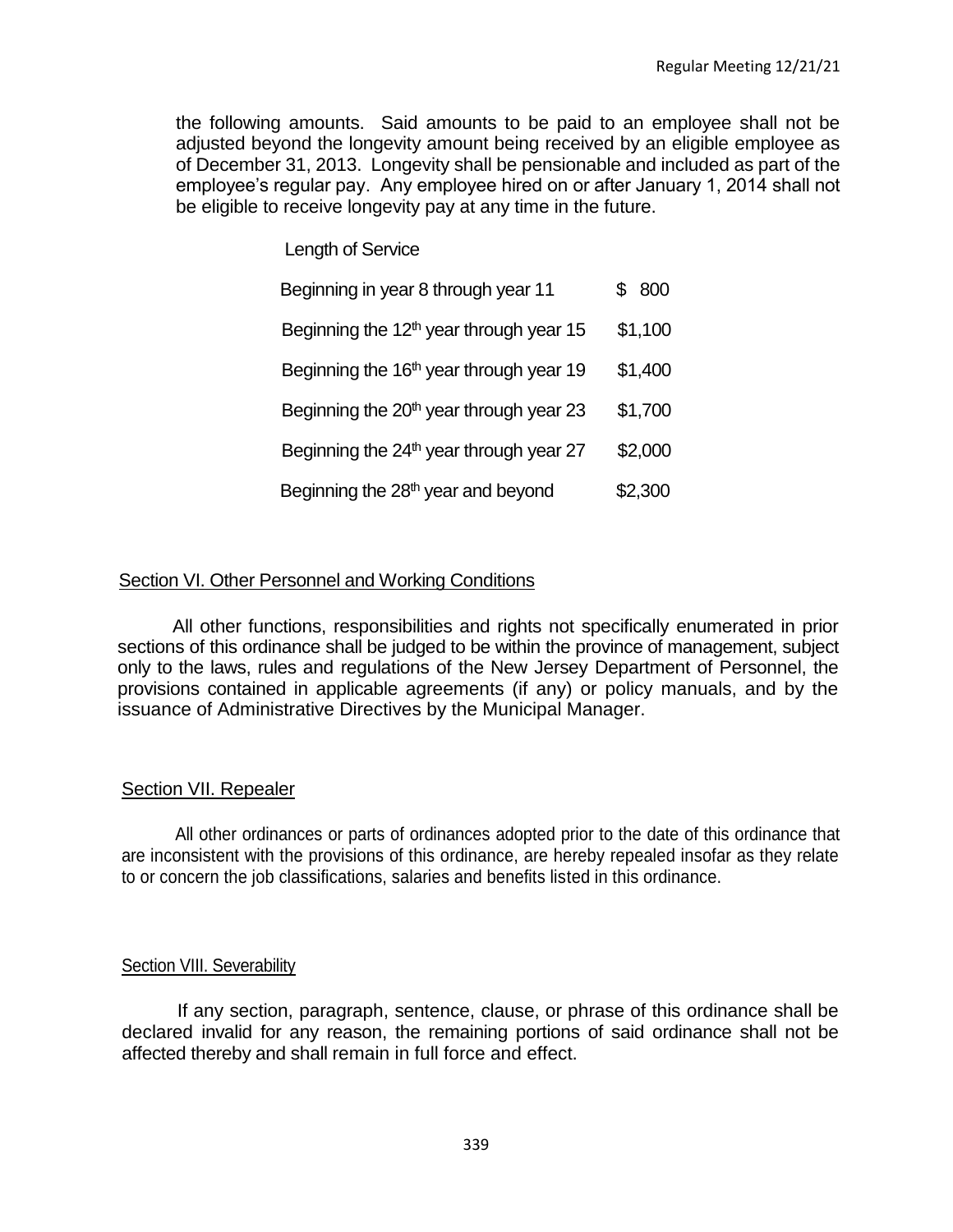### Section IX. Effective Date

- A. This ordinance shall take effect immediately after final adoption as provided by law.
- B. All salary or compensation provided for and by this ordinance shall be effective the first day of January.

Adopted: December 21, 2021

Additions are underlined

Deletions are [ ]

The Ordinance was adopted after the public hearing thereon, on the following roll call vote:

| <b>COUNCIL</b>        | <b>AYE</b> | <b>NAY</b> | <b>PRESENT</b> | <b>ABSENT</b> | <b>ABSTAIN</b> | <b>MOVE</b> | <b>SECOND</b> |
|-----------------------|------------|------------|----------------|---------------|----------------|-------------|---------------|
| Mr. Bobbitt           |            |            |                |               |                |             |               |
| Ms. Lewis             |            |            |                |               |                | n           |               |
| <b>Mr. Powers</b>     |            |            |                |               |                |             |               |
| Mr. Ryan              |            |            |                |               |                |             |               |
| <b>Mayor Kownacki</b> |            |            |                |               |                |             |               |

---

# **Manager's Report –**

Mr. Nerwinski submitted invoice listings for the month December 2021.

Mr. Nerwinski stated at the last meeting he reported that the Municipal Prosecutor, Alfred Vuccolo, is retiring and the need for a new prosecutor to be appointed by January 1, 2022. He advised that the position is an appointment of the Municipal Manager and they have had some candidates who expressed interest. And, in reviewing their qualifications, he has narrowed it down to two qualified individuals. They are now going through the vetting process at this point in time, and he will share the information with the Council prior to the appointment. So, they will be in a position to move forward with the appointment on January 1, 2022.

Mr. Nerwinski stated in reference to the Harney's Corner, Brenda Kraemer, Assistant Engineer, was sitting in a meeting and excited about this project when somebody at the meeting gave claim to the State for the project. She became upset and asked that this project be immediately put on the Agenda as this was the Township's project.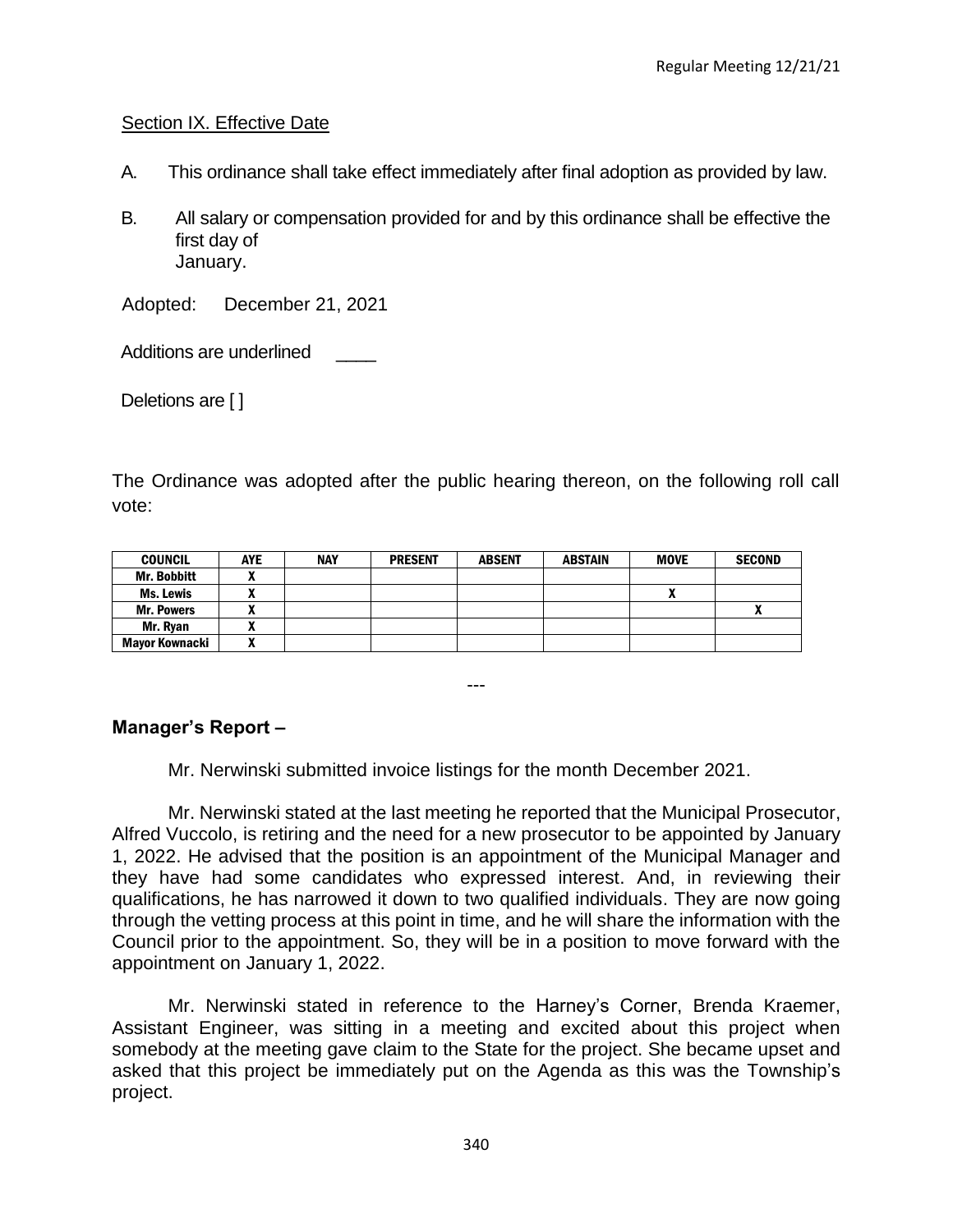Mr. Nerwinski advised that the Harney's Corner Sidewalk Extension Project was initiated by Mayor Kownacki who expressed concerns of the inability for pedestrians to walk along that corridor and through the Engineering Department they were able to get the grant to pay for the project that is now complete and they now have a safer area for people to walk. He further reported that the new owner of the Autobody Shop at Harney's Corner immediately refinished and painted his shop located on the corner. And, he thinks there is more to be done in that area; but, the work that has been done is a much-needed improvement. Mayor Kownacki noted that the Township did not have one complaint from any residents regarding that project as they were all happy to see it get done.

Mr. Nerwinski stated it has been two years since Mayor Kownacki was appointed to serve as the Mayor and it has been an absolute pleasure to work with him. He is a man that says few words but the words he does say are meaningful, as he says what he means and means what he says, and that is really important in their job in working together. He stated it has been an honor and thanked him for his service.

---

#### **Attorney's Report –**

Mr. Roskos stated he wants to give applause to Brenda Kraemer in the Engineering Department, and indicated they had temporary easements that had to be executed by the residents and Ms. Kraemer must have done a fabulous job because nobody called or questioned it…everybody signed up and got the work done which was nice to see.

Mr. Roskos reported that the Township's Housing Project on Texas Avenue received an award of 9 percent tax credits. So, he assumes the project will be moving forward.

---

#### **Clerk's Report –**

There was no Clerk's report.

### **Unfinished Business –**

There was no unfinished business.

---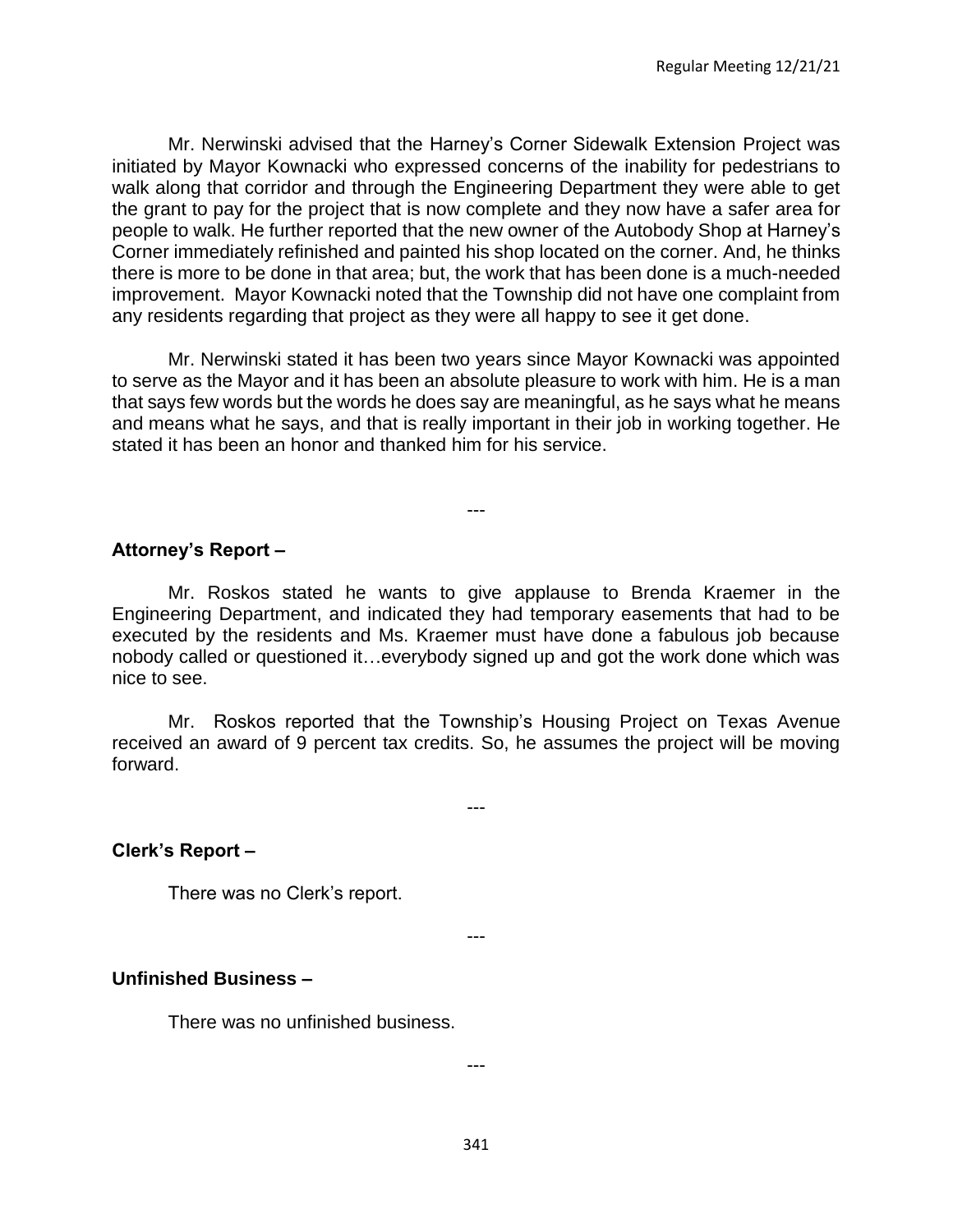#### **New Business –**

There was no new business.

---

## **Public Participation (3-minute limitation per speaker)** –

There was no public participation.

---

### **Resolutions**

Resolution Nos. 380-21 (18-C.1) through 393-21 (18-H.9) were approved by the following roll call vote:

| <b>COUNCIL</b>     | <b>AYE</b> | <b>NAY</b> | <b>PRESENT</b> | <b>ABSENT</b> | ABSTAIN | <b>MOVE</b> | <b>SECOND</b> |
|--------------------|------------|------------|----------------|---------------|---------|-------------|---------------|
| <b>Mr. Bobbitt</b> |            |            |                |               |         |             |               |
| Ms. Lewis          |            |            |                |               |         |             |               |
| <b>Mr. Powers</b>  |            |            |                |               |         |             |               |
| Mr. Ryan           |            |            |                |               |         |             |               |
| Mavor Kownacki     |            |            |                |               |         |             |               |

Cited Resolutions are spread in their entirety in the Resolution Books of the Township of Lawrence.

---

# **Council Initiatives/Liaison Reports –**

Councilwoman Lewis stated she has the pleasure tonight of thanking one of her colleagues on Council and she always enjoys thanking all of her colleagues because she thinks they have great team. But, this colleague who received a phone call one night asking him to put his name in to serve on Council but was told he is not really going to be on Council this time, just put your name in to get the ball rolling, and has since served two years as Mayor and has continued to work on Council. And, she is happy to have a partner on Council to work with on so many things and it gives her great honor to present Councilman Bobbitt with a plaque thanking him for his dedicated service.

Councilman Powers stated he can remember two years ago when Mayor Kownacki took over on January 1, 2020 and his biggest concern was revitalizing the Lawrence Shopping Center and nobody could have imagined what was going to happen in the next couple of months. And, he can remember when Mr. Nerwinski and the Health Officer came before members of Council to inform them of the first positive Covid case in Lawrence Township which was a very powerful moment for the Mayor Kownacki to lead them through a period where there was no game plan and navigate them through that process. He also acknowledged Mayor Kownacki's efforts in helping to bring the Harney's